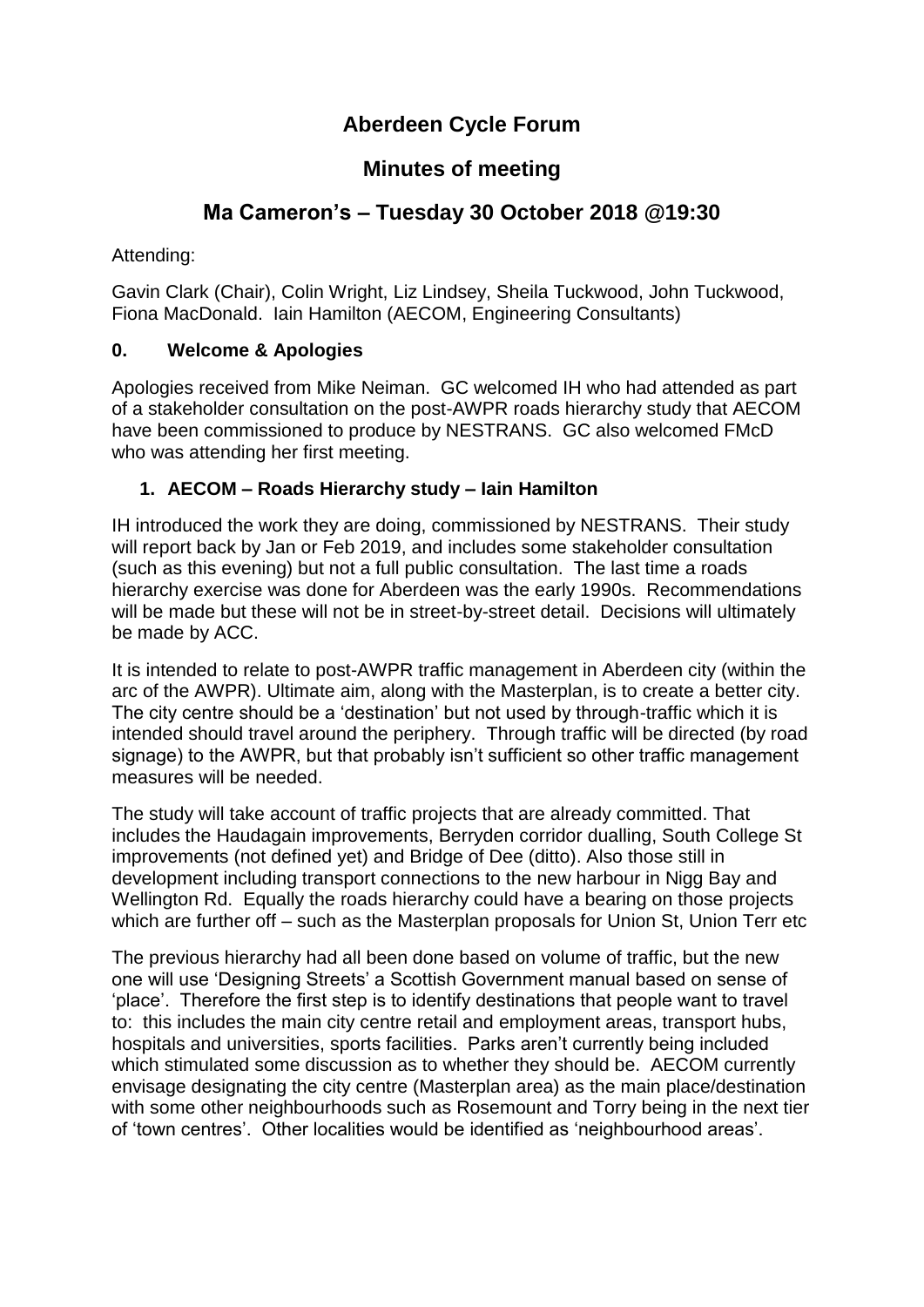The next step and provisional indications are then that there will be a hierarchy of routes being i) primary, ii) secondary and iii) local. Likely primary routes would be the main radial roads from the city centre out to the periphery. Making active travel and public transport a more accessible option is very much under consideration and ACF members were pleased to hear that protected cycle lanes were being considered. Essentially road space needs to be reallocated away from private car and given over to active travel and public transport.

AECOM were likely to present 3 options in their study, which could be summarised as a) do the minimum, b) road space reallocation, c) city centre 'access only' (no through traffic allowed).

There was a good discussion of what could work. The unsatisfactory nature of current cycle infrastructure was mentioned and in particular that cycle lanes are unprotected and intermittent: if significantly more people are to be attracted to cycle they need to feel safe, which needs protected space. Parking in the current advisory cycle lanes is a big issue and JT asked whether Clearways were being considered e.g. for North Deeside Road. He also asked if congestion charging is being looked at.

LL asked if a carbon study is being done i.e. has anyone calculated the impacts of sending traffic on a longer peripheral journey, e.g from Bridge of Don to Altens. IH thought this hasn't been done but the assumption is that the peripheral journey will be at constant speed and not stop-start so should be more efficient. It also helps to address the current air pollution problems in the city centre and could free-up road space for public transport and active travel.

GC thanked IH for his time and it was agreed that we could solicit further comments from ACF members and submit them in due course.

The remainder of the agenda was condensed into the available time given that the above had taken longer than expected.

#### **2. Minutes of last meeting and matters arising.**

Thanks to MN for writing up the minutes.

A944 petition. CW had checked and it appeared that rather than being brought back to Committee as had been promised, this had now been dropped from the Council's list of outstanding business. Most of those present thought this was undemocratic. GC recalled that it was Cllr Yuill who had originally requested that it be brought back to Commitee, so he would contact him to find out if he was aware of what had happened.

Community empowerment: CW was prepared to talk to this but as limited time was available we agreed to carry forward to a future meeting.

MN reported that he had yet to speak to Cllr Laing about St Machar Drive lane layouts.

#### **3. Campaigns and PR**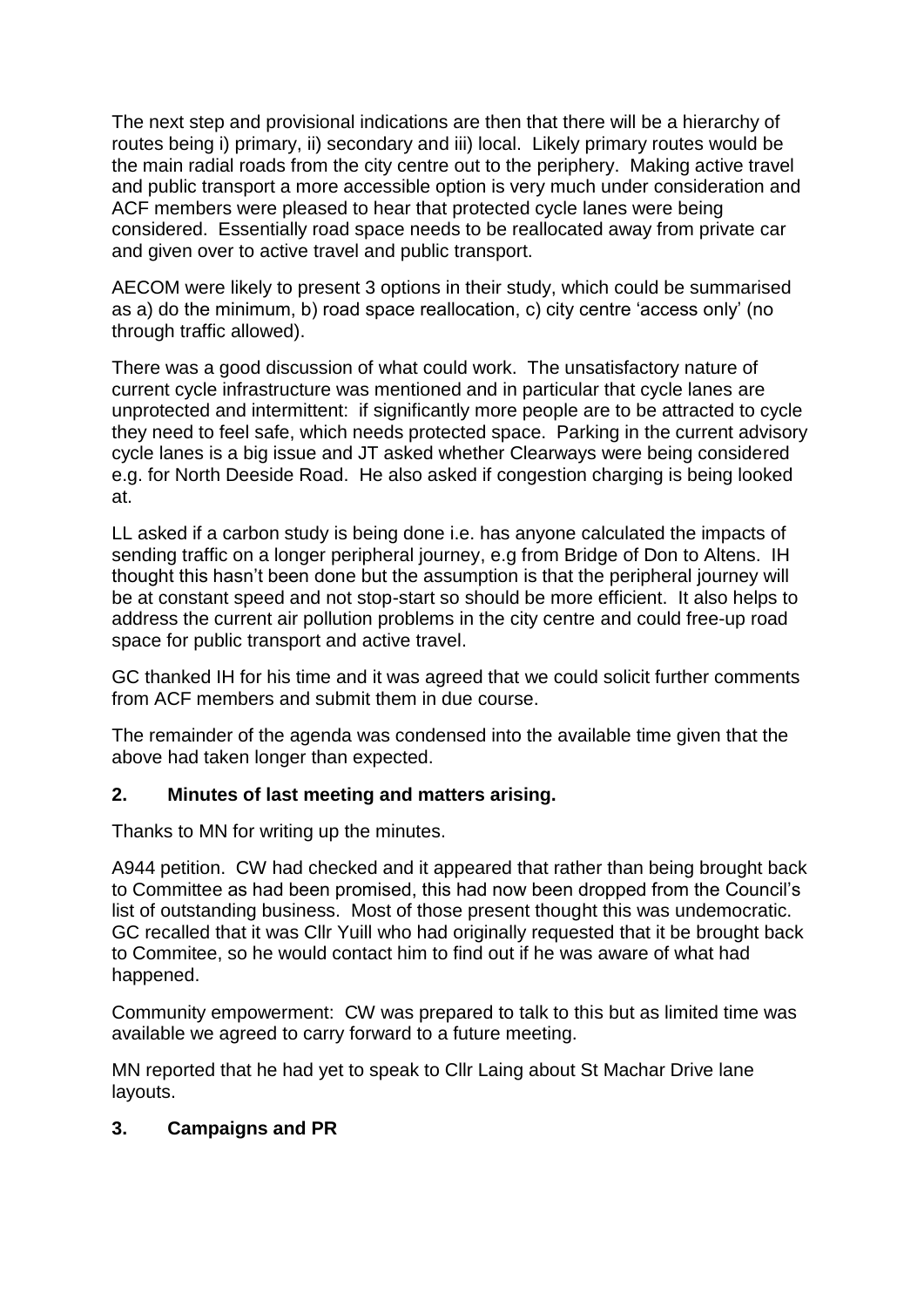GC gave a resume of what had been going on and was proposed, mostly with Rachel Martin leading:

- Website refresh: well received.
- Via our facebook page, RM had had a short crowd-funding appeal and had raised £130 for the specific purpose of buying 2 copies of a new design manual<sup>1</sup>, which were to be presented to the City and Shire Councils respectively. The money had been raised in just 2 days. RM had already presented one copy to Cllr Martin Ford for Aberdeenshire, and GC hoped to present the other to Cllr Ross Grant sometime in November. The presentation to Cllr Ford had received good coverage in the Evening Express.
- Following from the We Walk, We Cycle, We Vote campaigner's day we were proposing to have a campaign jointly with Friends of the Earth on the topic of air pollution. There would be a campaign event sometime in late November.
- King St. RM has applied to Lush for funding. If successful the intention is to use it as prize money to run a design competition for King St. We won't know the outcome of the funding application for several weeks.

#### **4. WCV campaigner's day - 29 September**

GC, CW and FMcD had all attended, as had RM. It was worthwhile and some good ideas had come out of it.

#### **5. Consultations**

1

As reported last month, GC had submitted a response to the consultation on the 'South Harbour' transport connections.

There is a live consultation on 'Cross City Connections' which looks at active travel and public transport between development sites / growth areas most of which are on the periphery of the city. The rationale for prioritising peripheral links was hard to understand: not that they are 'bad' in any way, just that in many cases the more obvious need for routes were radial ones. GC has already circulated a link to regular attendees. Members are encouraged to submit their own responses.

**<https://consultation.aberdeencity.gov.uk/planning/aberdeen-cross-city-transport-connections>**

#### **6. Grampian Cycle Partnership**

Most of those present had attended the RGU evening meeting last month. It had been well attended, which goes to show the interest there is in cycling. GC had attended a follow-up meeting yesterday of those who had said they were willing to be considered for a steering group. Approx 17 had attended this second meeting. It had been another long meeting with lots of ideas being discussed, but no clear way forward yet for the structure or governance of the new body. There was to be another meeting in late November. GC would stay involved for the meantime.

 $^1$  Designing for Cycle Traffic – International Principles and Practice, by John Parkin. Published by the Institute of Civil Engineers. ISBN 978-0-7277-6349-5